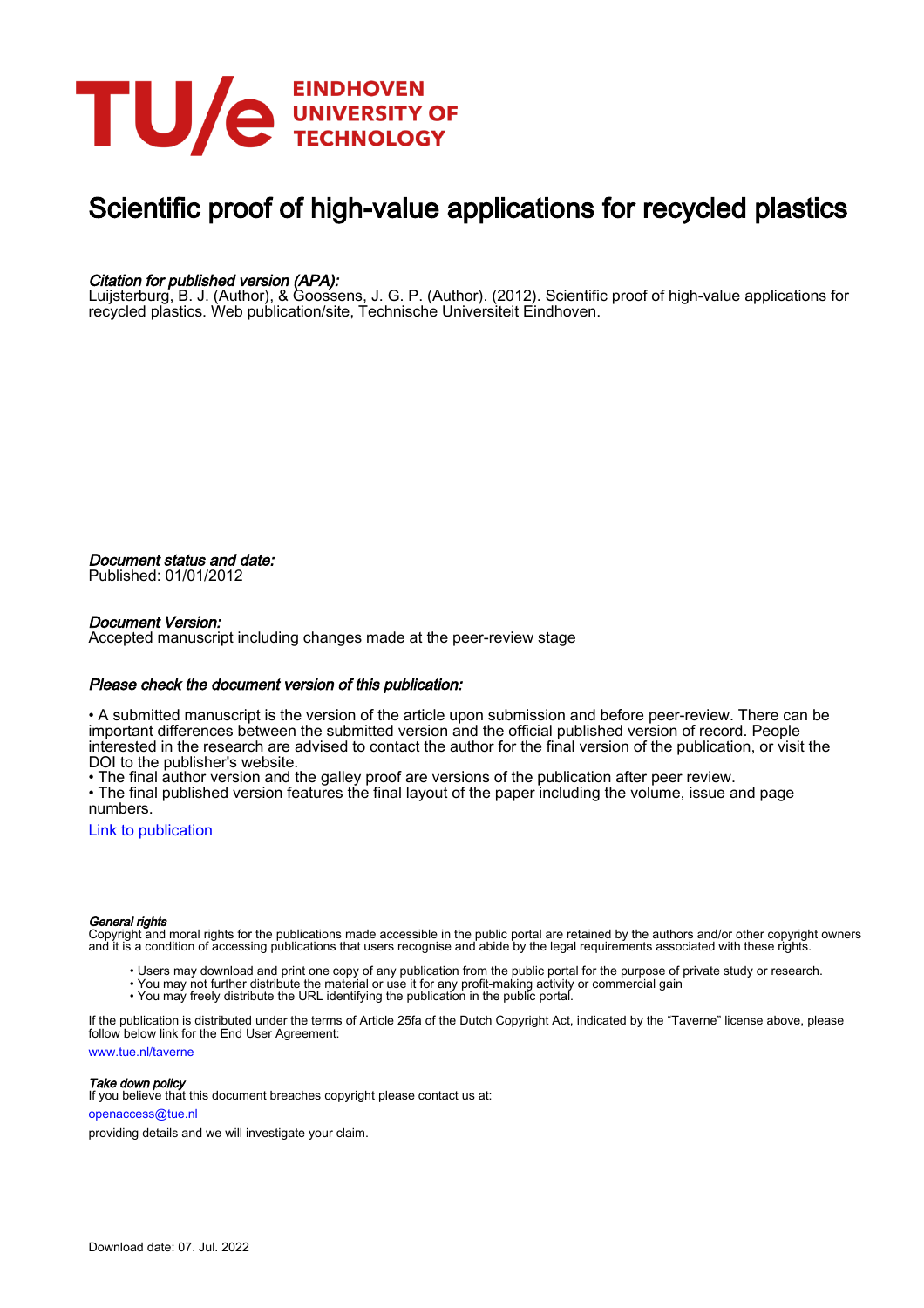

# **Scientific proof of high-value applications for recycled plastics**

B.J. (Benny) Luijsterburg<sup>1,2</sup> and J.G.P. (Han) Goossens<sup>2,†</sup>

*<sup>1</sup>Top Institute Food and Nutrition, P.O. Box 557, 6700 AN Wageningen, the Netherlands <sup>2</sup>Laboratory of Polymer Materials, Department of Chemical Engineering and Chemistry, Eindhoven University of Technology, P.O. Box 513, 5600 MB Eindhoven, the Netherlands* † Corresponding author. Tel.: +31 40 247 3899; fax: +31 40 243 6999. E-mail address: [j.g.p.goossens@tue.nl.](mailto:j.g.p.goossens@tue.nl)

### **Introduction**

Within a world of growing population and welfare, the plastics industry has been strongly expanding. In 2011, 265 million tons of virgin plastics were produced worldwide, of which 57 million tons were produced in Europe. Approximately 39% of these plastics were used for packaging. The majority of plastic packaging is designed for single-use and is usually discarded after a short lifetime. Plastic packaging waste is worldwide predominantly disposed via landfill. Within Western European countries most of the plastic packaging waste was incinerated with energy recovery. Since the 1990s, part of the plastic packaging waste has been also separately collected and recycled.

In the Netherlands, many – often small – recycling companies are developing sorting and reprocessing technologies. Recycling of post-consumer plastic packaging waste is politically motivated; in general, it will generate environmental benefits and it will raise the business costs for the FMCG industry. Therefore, the interaction between recycling companies and government – either local or national – has to be intensive. Since both parties have different perspectives on plastics recycling, misconceptions occur and are based on wrong or unclear information regarding the applicability of recycled plastics. Should plastic waste be incinerated? Is the use of recycled plastics limited to thick-walled, low-value products? The aim of this document is to clarify and give relevant information about recycled plastics from a scientific and technological perspective.

## **Organization**

The production chains of virgin and recycled plastics are different. The production of virgin plastics starts with gaseous or liquid monomers, derived from oil, being polymerized in a reactor in a polymer-producing company. Since pure, well-defined materials are used, the producers have capability to produce polymers with tailor-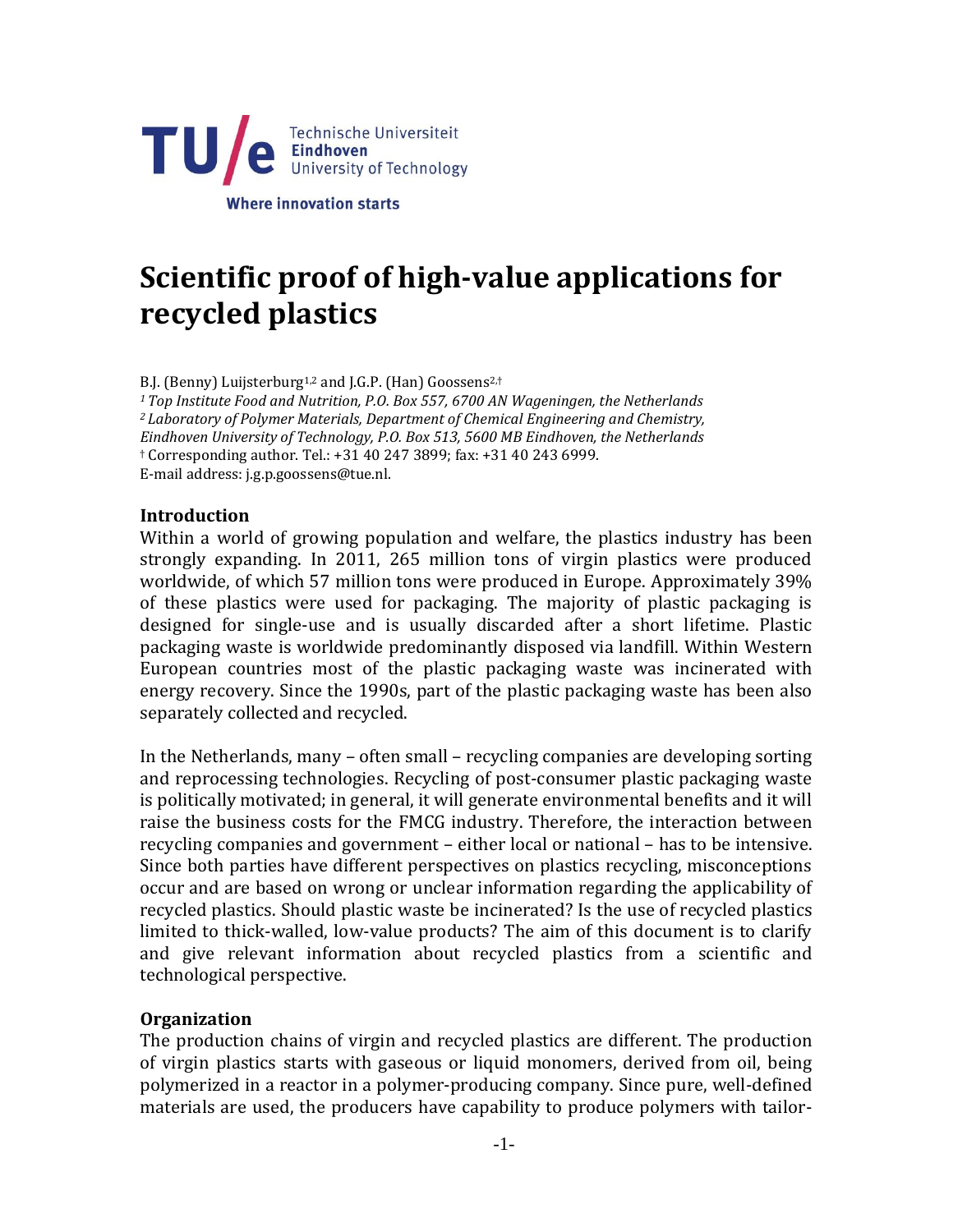made properties for a particular application. Then, in a second stage, either in-house or at a compounding company, grade-specific additives are incorporated to tune optical, thermal, mechanical and/or flow properties, the material is extruded and pelletized. In a third stage, the pellets are sold to converter companies, which shape it into a plastic product. Sometimes, the end product of stage two is not a pellet, but an intermediate product, such as a film or sheet. The three stages are well adjusted and producers, compounders and converters work closely together. The production waste in stage one – also called post-industrial waste – is often added to specific grades which can cope with this small difference in properties. This waste is clean, so few problems arise during reprocessing.

The recycling chain starts where the virgin chain ends. The input material is not a gas or liquid derived from oil, but household waste, which already went through the chain of virgin plastics as described above and was exposed to the environment. This chain can therefore be seen as an extension of the virgin chain.

The waste plastics are collected either at the source or afterwards. After collection, it is transferred to a sorting company, where plastics are separated from other materials, amongst others paper, metals, and organic residues. Depending on the collection scheme, this separation is less or more intensive. The plastics are separated, shredded and washed, after which the produced milled goods and agglomerates are transported to a compounder company (stage two). Here, the material, a combination of many plastics, is reprocessed with several additives, into a pellet. In a third stage, the pellets are converted to recycled products at other companies. The market of plastics waste and recycled intermediate is active and prices fluctuate continuously, whereas the price of virgin plastics is rather stable. The companies in all three stages of the recycling chain work more independently and are less connected to each other. However, since the material input is susceptible to changes in composition, it will have considerable effects on the production stages later on. Consistency, scale, and quality of material input are big issues which recycling companies have to deal with. In order to overcome these issues, companies in plastics recycling should cooperate and integrate better. When information about, for example, consistency and input quantity and quality is shared, the reprocessing process could be optimized, leading to improved product quality.

## **Recyclate quality**

During this research, the quality of various post-consumer polyolefin samples originating from different sources was assessed. These samples were taken from rural and urban municipalities, with source separation as well as post-separation systems. Subsequently, the plastics waste (source separation) or residual waste (post-separation) was transported to various sorting facilities in the Netherlands and Germany. Here, samples were taken (big bag sized, i.e. 30-90 kg). These samples were analyzed at Wageningen UR Food & Biobased Research using manual sorting and NIR spectroscopy sorting. In a next step, the packaging waste was milled, sieved, washed, density-separated and dried. Kilogram-scale samples of the clean milled goods produced from sorted bales of PP, PE and film were taken and sent to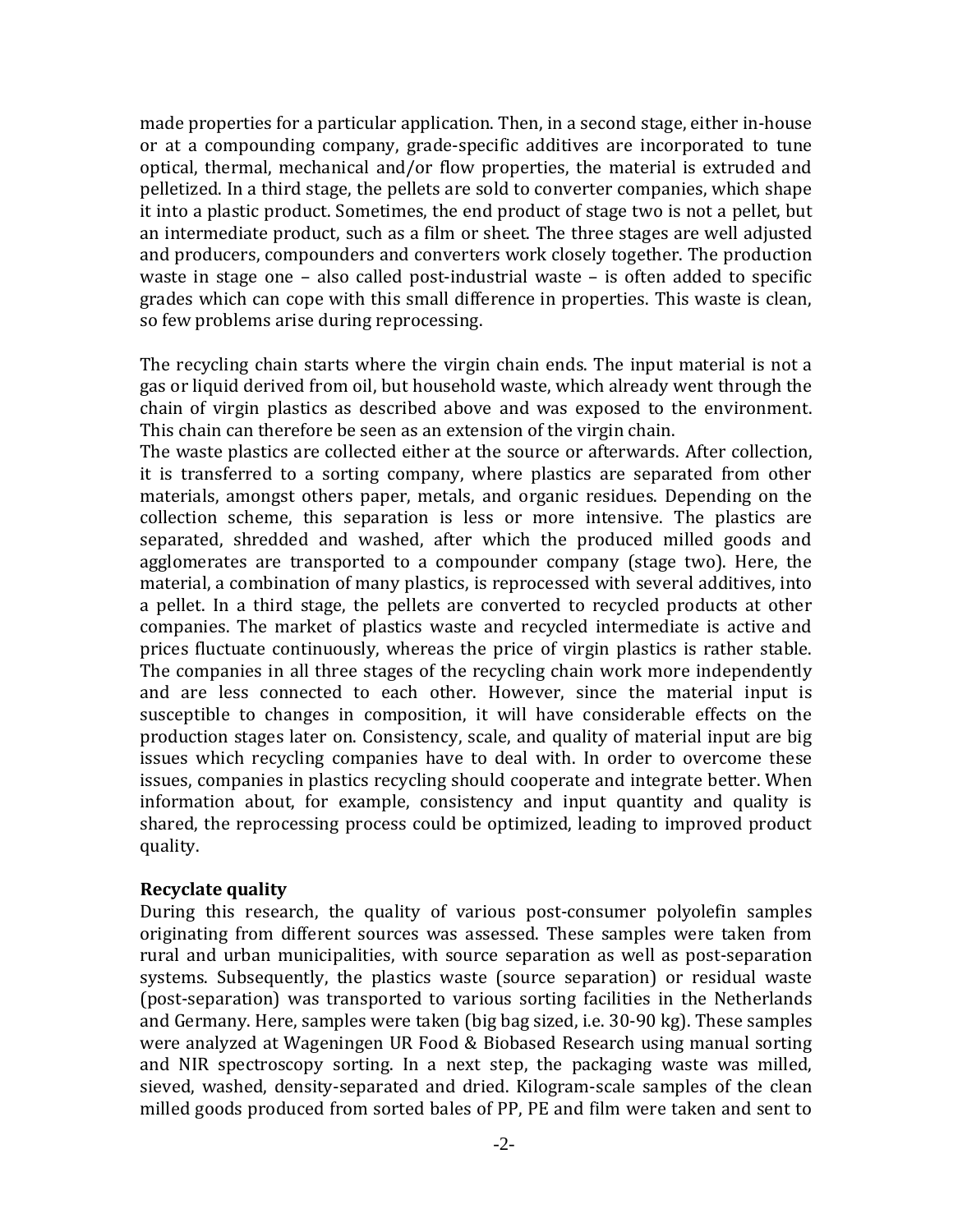Eindhoven University of Technology for further analysis. Virgin plastic and postindustrial plastics waste were analyzed as well and used as a reference.

For the analysis, the representativeness of the samples is assumed. This assumption is justified by the fact that triple analysis on a sample from one particular source yielded similar compositional results. The representativeness is thus not negatively influenced by sorting processes, but the composition of the input material varies. It became evident from communication with sorting facilities that a sample from a certain region varies in time and place, since consumer consumption behavior is prone to weather, season, and location. For example, in city center apartments little space exists to separate waste compared to rural areas. Therefore, little yields from separate collection are observed in cities compared to rural municipalities and the composition is also different.

If a company wants to sell recyclates - whether it is grinded, pelletized or a final product - it is important that the output quality is constant. Continuous mixing of grinded plastic in big storage tanks is preferred to reduce quality fluctuations. With regards to these fluctuations in quality, it is therefore a must to operate at a sufficiently large scale.



**Figure 1:** Two samples of homogeneous (left) and heterogeneous (PET contamination, right) PP from sorted household waste.

The polyolefin samples were characterized for their composition, using differential scanning calorimetry (DSC) and Fourier transform infrared (FT-IR) spectroscopy. Typically, 10% of polymer contamination is present. This percentage varies with the effort put into sorting: a sample of PE from sorted milk bottles has a higher purity compared to a sample of a PE sorted bale.

In terms of mechanical properties, there is little difference between sourceseparation and commingled collection. It was observed that within the recycling chain the sorting and washing processes are far more important factors for the mechanical properties than the collection method. Compared to virgin material, the mechanical properties are worse, mainly due to polymer contamination. Furthermore, the fluctuations in properties of post-industrial and post-consumer waste are similar. In general, the fluctuations within waste materials are high compared to virgin plastics, with post-industrial plastic waste having smaller fluctuations than post-consumer plastic waste.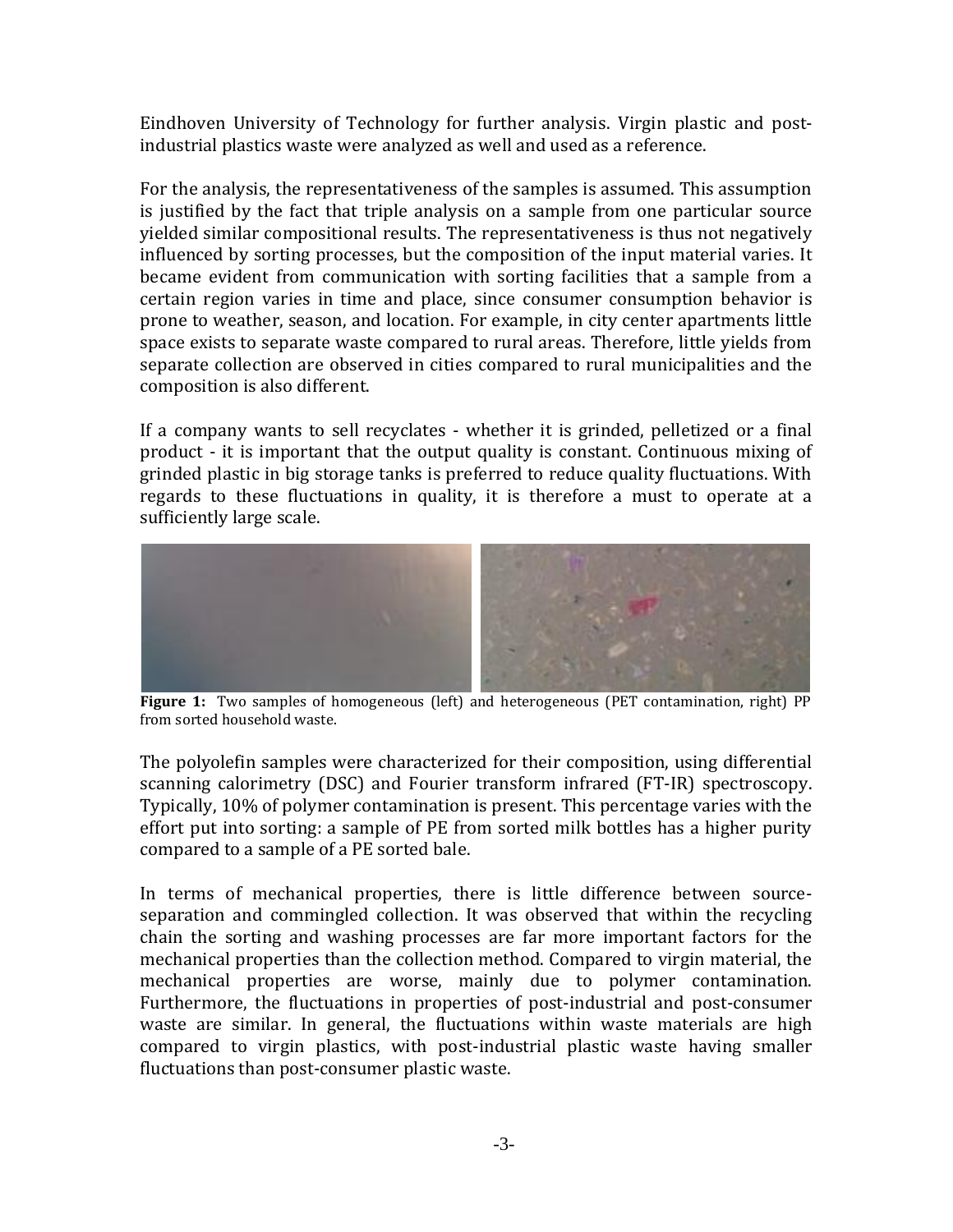### **Reduce, reuse, recycle**

From an ecological point of view it is favorable to reduce the amount of plastics, thereby saving fossil resources. Despite that plastic products, including packaging materials, become thinner, the world plastics demand has been increasing yearly, making the reuse of plastic products as often as possible the most favorable option. If the plastic ends up as waste, three options are possible: landfill, energy recovery and mechanical recycling of plastics. From the ecological point of view, it is most favorable to recycle plastics. However, from an economic point of view, there are several issues that need to be considered.

The collected plastic packaging waste (both source-separated and commingled collected) is in general cheaper than virgin polymers per kg. It has to be mentioned that the price of virgin plastics is build up from raw materials and production costs, whereas the price of recyclate materials is, in addition to that, partially determined by governmental subsidies for waste collection and sorting. However, the processing costs are higher for recycled materials. Separation, sorting, washing, drying, transportation, reprocessing; it all adds up to the cost price of a recycled plastic pellet.

# **Application range**

It is a common misconception that recycled plastics can only be used for low-value purposes or should be incinerated for energy recovery. Research in our laboratories showed that some properties of recycled polypropylene (PP) can be improved by a factor 10 using advanced processing methods. To achieve this, recycled PP pellets were filtered in the melt and subsequently tape-extruded and cooled down. Then, the tapes were drawn in the solid state in several steps, where the draw ratio and temperature were controlled. The final tapes could be produced with a smoothly operating solid-state drawing process, resulting in drawn tapes of about 0.2 mm thickness and 3 mm width. These tapes showed improved mechanical properties up to a factor 10, which is about 70% of the properties of comparable virgin tapes. Since these materials consist out of PP only, they can be recycled again after their second lifetime. These results show that the use of recyclates is not limited to lowvalue products and can be used in a variety of demanding applications. Although some applications require virgin plastics, the research will be continued, to discover other high-value opportunities for plastic recyclates.

| Type of Recyclate         | <b>Table 1</b> Typical issues and possible applications for unicrent types of recyclates<br><b>Typical issues</b> | Typical applications      |
|---------------------------|-------------------------------------------------------------------------------------------------------------------|---------------------------|
| <b>PE Rigids</b>          | Polymer purity                                                                                                    | Injection molding         |
| <b>PP Rigids</b>          | Chain cleavage due to heat Injection molding<br>and weathering                                                    |                           |
| Film                      | Polymer purity, inorganic Sheet extrusion,<br>impurities, melt filtration                                         | Film blowing              |
| <b>PO-Mix / MKS float</b> | Polymer<br>purity,<br>washing, melt filtration                                                                    | hot Thick-walled products |

**Table 1:** Typical issues and possible applications for different types of recyclates